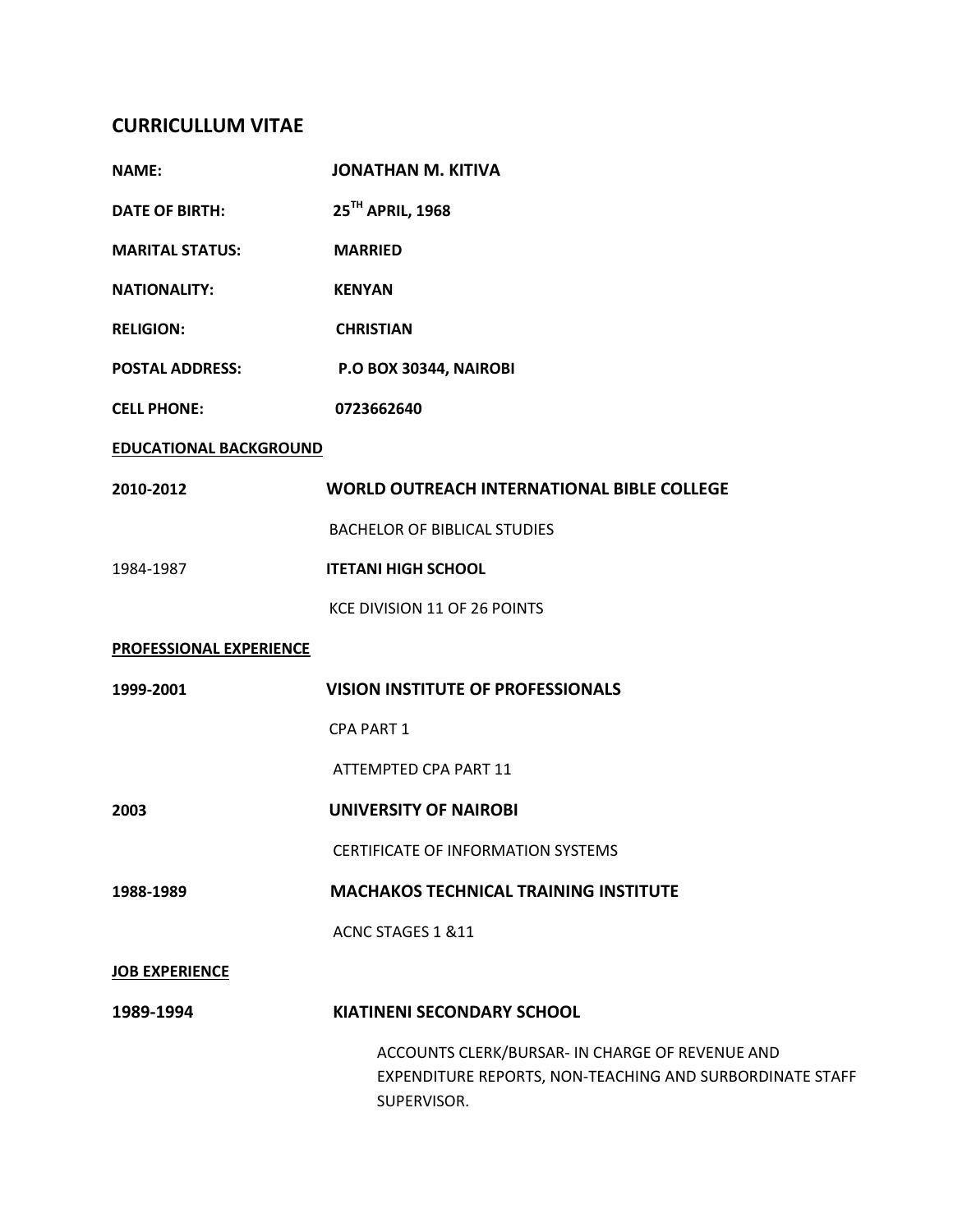**1994-CURRENT UNIVERSITY OF NAIROBI 1994-199 MAMLAKA SMU** -WORKED AS-PAYE CASHIER **1998-2000 MAY WOMENS HALL SMU -WORKED AS -** PAYE SUPER VISOR 2000 **JUNE-2004 LOWER STATE HOUSE ROAD SMU** ASSISTANT ACCOUNTANT **2005-2006 JULY UPPER KABETE SMU** WORKED AS AN ACCOUNTANT **2006- FEBRUARY 2011 INCOME GENERATING UNITS -ACCOUNTANT**  IGU CAFETERIAS WERE INTRODUCED THAT GENERATED THE MUCH NEEDED RESOURCES TO SUPPORT THE STRATEGIC MANA GEMENT UNIT'S KITCHEN OPERATIONS -THESE INCLUDED COMCARE, DENTAL, STUDENTS CENTRE AND CHIROMO ALL UNDER ONE PERSON (ME) - I TAKE IMMENSE PRIDE IN SEEING THEIR GROWTH, THE MANY LIVES OF STAFF EMPLOYED AND SERVICES PROVIDED TO OUR CUSTOMERS BECAUSE I WAS THE ONLY STAFF ATTACHED TO IGU **2011 FEBRUARY-JULY 2013 UPPER STATE HOUSE ROAD SMU-ACCOUNTANT** W ORKED AS ACCOUNTANT WHERE WE BECAME THE BEST PERFORMING SMU'S IN 2011/2012 PERFORMANCE CONTRACTING **2013 JULY KENYATTA MEDICAL SCHOOL-ACCOUNTANT REFFEREES** 1. PETER NGARI

DEPUTY FINANCE OFFICR, SWA